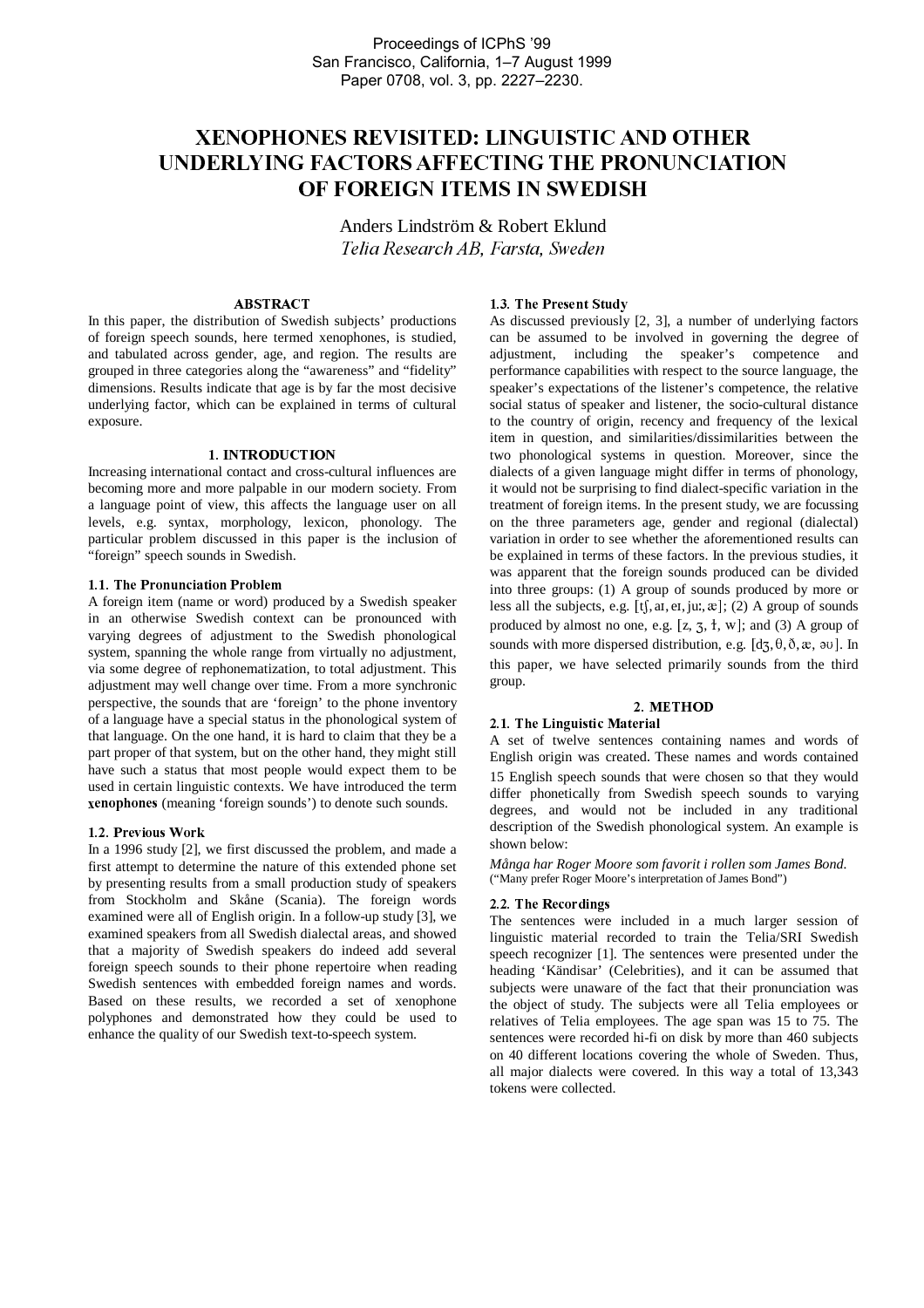| Gender | Tokens                                                   |    |          | Category                    |                          |                |              | Tokens                                                   |                                           |          | Category                                 |    |   | Tokens                                        |    |            | - J - L I                   | Category                 |    |   |
|--------|----------------------------------------------------------|----|----------|-----------------------------|--------------------------|----------------|--------------|----------------------------------------------------------|-------------------------------------------|----------|------------------------------------------|----|---|-----------------------------------------------|----|------------|-----------------------------|--------------------------|----|---|
|        |                                                          |    |          | $\mathcal{D}_{\mathcal{L}}$ |                          | 3              |              |                                                          |                                           |          |                                          | 3  |   |                                               |    |            | $\mathcal{D}_{\mathcal{L}}$ |                          | 3  |   |
|        | a) Target d3 occurring in the word Roger                 |    |          |                             |                          |                |              |                                                          |                                           |          | b) Target dz occurring in the word James |    |   | c) Target $d_3$ occurring in the word Jackson |    |            |                             |                          |    |   |
| M      | 245                                                      | 33 | $d_3$    |                             |                          | 67             | $\mathbf{q}$ | 245                                                      | 20                                        | $d_3$    |                                          | 80 |   | 240                                           | 42 | $d_3$      |                             |                          | 57 |   |
| F      | 230                                                      | 33 | $d_3$    |                             | $\overline{\phantom{0}}$ | 66             | q            | 230                                                      | 24                                        | $d_3$    |                                          | 76 |   | 226                                           | 52 | $d_3$      | $\mathfrak{D}$              |                          | 46 |   |
|        | d) Target $\theta$ occurring in the word <b>Thriller</b> |    |          |                             |                          |                |              | e) Target $\theta$ occurring in the word <b>Thatcher</b> | f) Target $\delta$ occurring in the World |          |                                          |    |   |                                               |    |            |                             |                          |    |   |
| M      | 240                                                      | 48 | $\theta$ |                             |                          | 51             |              | 243                                                      | 43                                        | $\theta$ |                                          | 56 |   | 243                                           | 37 | $^{\circ}$ |                             |                          | 58 |   |
|        |                                                          |    |          |                             |                          |                |              |                                                          |                                           |          |                                          |    |   |                                               |    |            |                             | q.                       | 2  |   |
|        |                                                          |    |          |                             |                          |                |              |                                                          |                                           |          |                                          |    |   |                                               |    |            |                             | $\mathbf{V}$             |    |   |
| F      | 226                                                      | 51 | $\theta$ | 3                           |                          | 46             |              | 230                                                      | 42                                        | $\theta$ | 2                                        | 56 |   | 230                                           | 40 | ð          |                             | $\mathbf{V}$             | 56 | d |
|        |                                                          |    |          |                             |                          |                |              |                                                          |                                           |          |                                          |    |   |                                               |    |            |                             | $\mathbf{r}$             |    |   |
|        |                                                          |    |          |                             |                          |                |              |                                                          |                                           |          |                                          |    |   |                                               |    |            |                             | $\overline{\phantom{m}}$ |    |   |
|        | g) Target an occurring in the word Stone                 |    |          |                             |                          |                |              |                                                          |                                           |          | h) Target a occurring in the word Maggie |    |   | i) Target æ occurring in the word Jackson     |    |            |                             |                          |    |   |
| M      | 242                                                      | 88 | 30       |                             |                          | $\overline{4}$ | u:           | 243                                                      | 88                                        | æ        |                                          | 10 | a | 240                                           | 74 | æ          |                             |                          | 26 | a |
|        |                                                          |    |          |                             |                          | 6              | $O$ :        |                                                          |                                           |          |                                          |    |   |                                               |    |            |                             |                          |    |   |
| F      | 228                                                      | 91 | 30       |                             |                          | $\mathcal{R}$  | u:           | 230                                                      | 93                                        | æ        | $\mathfrak{D}$                           | 5  | a | 226                                           | 76 | æ          | $\mathfrak{D}$              | £.                       | 22 | а |
|        |                                                          |    |          |                             |                          | 5              | О.           |                                                          |                                           |          |                                          |    |   |                                               |    |            |                             |                          |    |   |

Table 1: Distribution of Swedish subjects' productions of nine target xenophones (a-i) across gender and category [per cent].

Table 2: Distribution of Swedish subjects' productions of nine target xenophones (a-i) across age and category [per cent].

| Age       | Tokens                                            |                                          | Category                    |                          |                |                | Tokens                                            |    |                     | Category               |                          |                |   | Tokens                                     |    |                | Category               |                   |                                              |              |
|-----------|---------------------------------------------------|------------------------------------------|-----------------------------|--------------------------|----------------|----------------|---------------------------------------------------|----|---------------------|------------------------|--------------------------|----------------|---|--------------------------------------------|----|----------------|------------------------|-------------------|----------------------------------------------|--------------|
|           |                                                   | 1                                        | $\mathcal{D}_{\mathcal{L}}$ |                          | 3              |                |                                                   | 1  |                     | $\mathcal{D}_{\alpha}$ |                          | $\mathcal{F}$  |   |                                            |    |                | $\mathcal{D}_{\alpha}$ |                   | 3                                            |              |
|           | a) Target d3 occurring in the word Roger          |                                          |                             |                          |                |                | b) Target dz occurring in the word James          |    |                     |                        |                          |                |   | c) Target dz occurring in the word Jackson |    |                |                        |                   |                                              |              |
| 66-75     | $\overline{4}$                                    | $d_3$<br>50                              |                             |                          | 50             | $\mathfrak{g}$ | $\overline{4}$                                    |    |                     |                        |                          | 100            |   | $\overline{4}$                             |    |                |                        |                   | 100                                          |              |
| 56-65     | 31                                                | $d_3$<br>32                              |                             |                          | 68             | $\mathfrak{g}$ | 31                                                | 13 | $d_3$               |                        |                          | 87             |   | 27                                         | 37 | $d_3$          |                        |                   | 63                                           |              |
| $46 - 55$ | 146                                               | $d_3$<br>27                              |                             |                          | 73             | $\mathbf{g}$   | 146                                               | 16 | $d_3$               |                        |                          | 84             |   | 143                                        | 39 | $d_3$          | $\mathbf{1}$           | $\qquad \qquad -$ | 60                                           |              |
| 36-45     | 133                                               | $d_3$<br>31                              |                             |                          | 69             | $\mathfrak{g}$ | 133                                               | 20 | $d_3$               |                        |                          | 80             |   | 130                                        | 55 | $d_3$          | $\mathbf{1}$           | C                 | 44                                           |              |
| $26 - 35$ | 86                                                | $d_3$<br>23                              | $\overline{3}$              |                          | 74             | $\mathbf{g}$   | 86                                                | 30 | $d_3$               |                        |                          | 70             |   | 88                                         | 53 | $d_3$          | 3                      | dI                | 43                                           |              |
| $16-25$   | 43                                                | $d_3$<br>60                              |                             |                          | 40             | g              | 43                                                | 35 | $d_3$               |                        |                          | 65             |   | 43                                         | 46 | $d_3$          |                        |                   | 54                                           |              |
| $<$ 16    | 22                                                | d <sub>5</sub><br>59                     |                             |                          | 41             | $\mathfrak{g}$ | 22                                                | 27 | d <sub>z</sub>      |                        |                          | 73             |   | 21                                         | 62 | d <sub>5</sub> |                        |                   | 38                                           |              |
|           | d) Target $\theta$ occurring in the word Thriller |                                          |                             |                          |                |                | e) Target $\theta$ occurring in the word Thatcher |    |                     |                        |                          |                |   |                                            |    |                |                        |                   | $f$ ) Target $\delta$ occurring in the World |              |
| 66-75     | $\overline{4}$                                    |                                          |                             |                          | 100            |                | 4                                                 |    |                     |                        |                          | 100            |   | 2                                          |    |                | 50                     | $\bf r$           | 50                                           | $\mathbf d$  |
| 56-65     | 27                                                | θ<br>59                                  | 8                           | t                        | 33             | t              | 29                                                | 42 | $\theta$            | 3                      | ${\bf S}$                | 52             |   | 30                                         | 27 | ð              | 3                      | d.                | 57                                           | d            |
|           |                                                   |                                          |                             |                          |                |                |                                                   |    |                     | 3                      | tc                       |                |   |                                            |    |                | 3                      | $\mathbf r$       | 10                                           | t            |
| $46 - 55$ | 143                                               | $\theta$<br>34                           | $\overline{4}$              | t.                       | 62             |                | 147                                               | 36 | $\theta$            | $\mathbf{1}$           | tc                       | 63             |   | 146                                        | 40 | ð              | $\mathbf{1}$           | $\mathbf{r}$      | 54                                           | $\rm d$      |
|           |                                                   |                                          |                             |                          |                |                |                                                   |    |                     |                        |                          |                |   |                                            |    |                | $\overline{4}$         |                   | 1                                            | t            |
| 36-45     | 130                                               | $\theta$<br>54                           | 1                           | t                        | 45             | t              | 133                                               | 46 | $\theta$            | $\mathbf{1}$           | tc                       | 53             | t | 134                                        | 42 | ð              | 1                      | d                 | 54                                           | d            |
|           |                                                   |                                          |                             |                          |                |                |                                                   |    |                     |                        |                          |                |   |                                            |    |                | 3                      |                   |                                              |              |
| $26 - 35$ | 88                                                | $\theta$<br>62                           |                             |                          | 38             | t              | 86                                                | 50 | $\theta$            | $\mathbf{1}$           | tc                       | 50             | t | 86                                         | 59 | ð              |                        |                   | 41                                           | $\mathbf d$  |
| $16-25$   | 43                                                | $\theta$<br>56                           | $\overline{c}$              | t.                       | 42             | t              | 43                                                | 44 | θ                   |                        |                          | 56             |   | 42                                         | 38 | ð              | $\overline{2}$         | h                 | 60                                           | d            |
| $<$ 16    | 21                                                | $\theta$<br>57                           |                             |                          | 43             | t              | 21                                                | 43 | $\theta$            | $\overline{5}$         |                          | 52             |   | 21                                         | 18 | ð              |                        |                   | 82                                           | $\mathbf d$  |
|           |                                                   | g) Target au occurring in the word Stone |                             |                          |                |                | h) Target æ occurring in the word Maggie          |    |                     |                        |                          |                |   | i) Target æ occurring in the word Jackson  |    |                |                        |                   |                                              |              |
| 66-75     | $\overline{4}$                                    | эU<br>50                                 |                             |                          | 50             | u:             | $\overline{4}$                                    | 50 | $\mathcal{X}% _{0}$ |                        |                          | 50             | a | $\overline{4}$                             | 25 | $\mathcal X$   |                        |                   | 75                                           | a            |
| 56-65     | 30                                                | эU<br>83                                 |                             |                          | 10             | O <sub>i</sub> | 29                                                | 72 | æ                   | $\overline{4}$         | $\equiv$                 | 24             | a | 27                                         | 63 | æ              |                        |                   | 37                                           | $\mathbf{a}$ |
|           |                                                   |                                          |                             |                          | 7              | u:             |                                                   |    |                     |                        |                          |                |   |                                            |    |                |                        |                   |                                              |              |
| $46 - 55$ | 143                                               | 83<br>90                                 | $\overline{4}$              |                          | 9              | O <sub>i</sub> | 147                                               | 88 | æ                   |                        |                          | 12             | a | 143                                        | 68 | æ              | $\overline{4}$         | $\epsilon$        | 28                                           | a            |
|           |                                                   |                                          |                             |                          | $\overline{4}$ | u:             |                                                   |    |                     |                        |                          |                |   |                                            |    |                |                        |                   |                                              |              |
| 36-45     | 133                                               | эU<br>90                                 | 1                           | $\overline{\phantom{0}}$ | 3              | O <sub>i</sub> | 133                                               | 95 | æ                   | $\mathbf{1}$           | a:                       | $\overline{4}$ | a | 130                                        | 82 | æ              |                        |                   | 18                                           | a            |
|           |                                                   |                                          |                             |                          | 6              | u:             |                                                   |    |                     |                        |                          |                |   |                                            |    |                |                        |                   |                                              |              |
| $26 - 35$ | 84                                                | 92<br>9U                                 |                             |                          | $\overline{4}$ | O <sub>i</sub> | 86                                                | 94 | æ                   | $\overline{2}$         | a:                       | $\overline{2}$ | a | 88                                         | 78 | æ              |                        |                   | 22                                           | a            |
|           |                                                   |                                          |                             |                          | $\overline{4}$ | u:             |                                                   |    |                     | $\sqrt{2}$             | $\overline{\phantom{0}}$ |                |   |                                            |    |                |                        |                   |                                              |              |
| $16 - 25$ | 43                                                | 100<br>9U                                |                             |                          |                |                | 43                                                | 95 | æ                   | 5                      | $\overline{\phantom{0}}$ |                |   | 43                                         | 91 | æ              |                        |                   | 9                                            | $\mathbf{a}$ |
| $<$ 16    | 23                                                | 100<br>9U                                |                             |                          |                |                | 21                                                | 95 | $\mathcal{X}% _{0}$ | 5                      |                          |                |   | 21                                         | 71 | æ              |                        |                   | 29                                           | a            |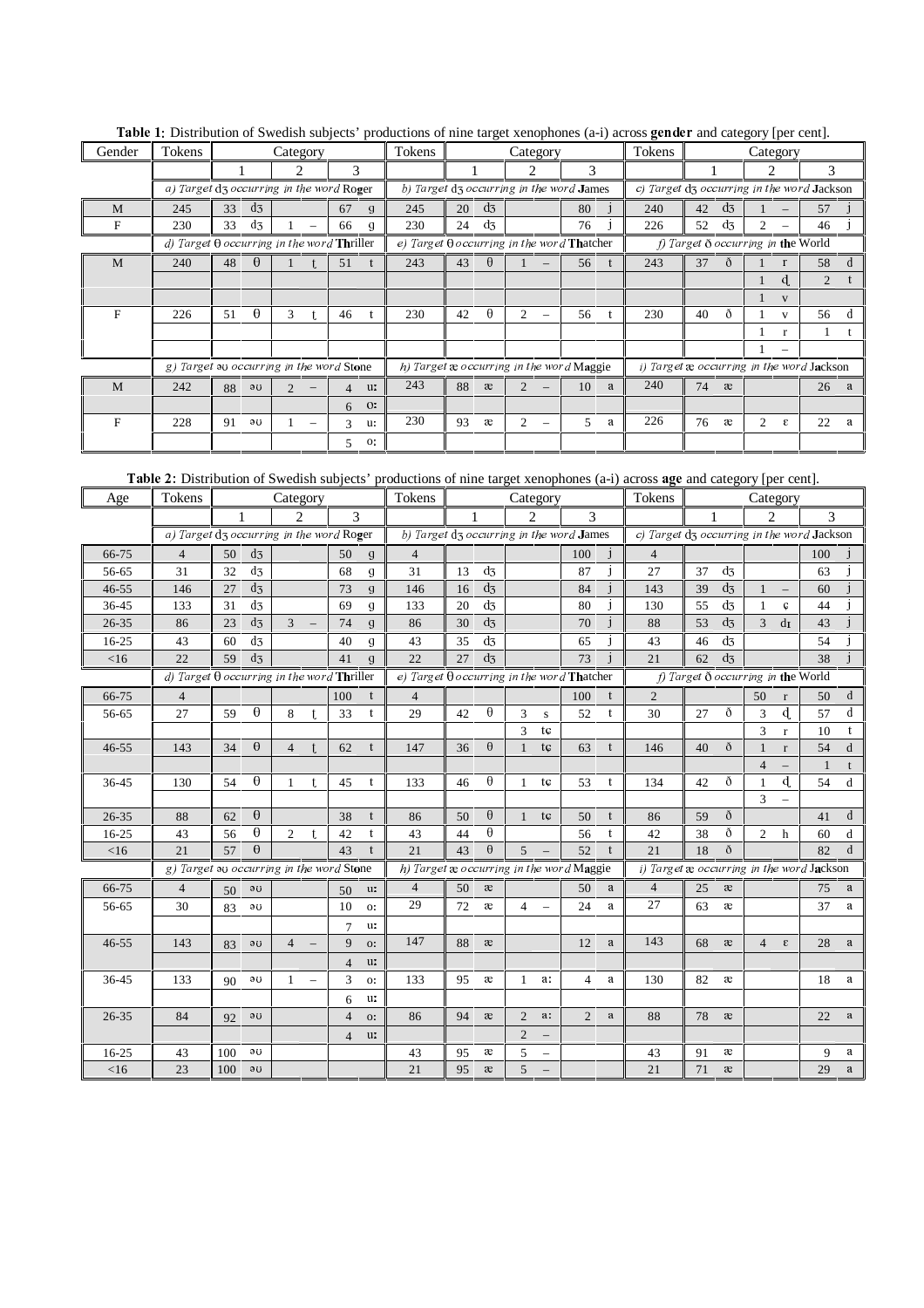|  |  | Table 3: Regional Groups. |  |
|--|--|---------------------------|--|
|--|--|---------------------------|--|

| Region          | Recordings made in                                  | Region | Recordings made in                                                    |
|-----------------|-----------------------------------------------------|--------|-----------------------------------------------------------------------|
| A               | Malmö, Trelleborg, Helsingborg, Kristianstad        |        | Vishy                                                                 |
| B               | Varberg, Halmstad, Falkenberg                       |        | Eskilstuna, Stockholm, Västerås, Örebro                               |
| $\sqrt{ }$<br>◡ | Göteborg, Lidköping, Uddevalla, Trollhättan, Skövde |        | Borlänge, Särna, Mora, Falun, Idre, Orsa, Ludvika, Saxdalen, Nyhammar |
| D               | Karlskrona, Jönköping, Växjö, Kalmar                |        | Hudiksvall, Sundsvall, Örnsköldsvik, Östersund, Skellefteå,           |
| E               | Linköping, Norrköping, Västervik                    |        | Umeå, Boden, Luleå, Piteå                                             |

Table 4: Distribution of Swedish subjects' productions of nine target xenophones (a-i) across region and category [per cent].

| Region        | Tokens                                                       |    |                             | Category       |                          |                     |                     | Tokens                                            |    |                  |                | Category                 |                |              | <b>Table 4:</b> Distribution of Swedish subjects -productions of fine target xenophones (a-f) across region and category [per cent].<br>Tokens |                                 |                                     |                |                          |                                           |          |
|---------------|--------------------------------------------------------------|----|-----------------------------|----------------|--------------------------|---------------------|---------------------|---------------------------------------------------|----|------------------|----------------|--------------------------|----------------|--------------|------------------------------------------------------------------------------------------------------------------------------------------------|---------------------------------|-------------------------------------|----------------|--------------------------|-------------------------------------------|----------|
|               |                                                              |    |                             | $\mathfrak{D}$ |                          | 3                   |                     |                                                   |    |                  |                | $\overline{c}$           | 3              |              |                                                                                                                                                | Category<br>$\mathfrak{D}$<br>3 |                                     |                |                          |                                           |          |
|               | a) Target d3 occurring in the word Roger                     |    |                             |                |                          |                     |                     | b) Target d3 occurring in the word James          |    |                  |                |                          |                |              | c) Target d3 occurring in the word Jackson                                                                                                     |                                 |                                     |                |                          |                                           |          |
| A             | 36                                                           | 67 | $d_3$                       |                |                          | 33                  | g                   | 36                                                | 22 | $d_3$            |                |                          | 78             | $\mathbf{1}$ | 27                                                                                                                                             | 30                              | $d_3$                               |                |                          | 70                                        |          |
| $\, {\bf B}$  | 40                                                           | 45 | $d_3$                       |                |                          | 55                  | $\mathfrak{g}$      | 40                                                | 25 | $\overline{d_5}$ |                |                          | 75             |              | 40                                                                                                                                             | 45                              | $d_3$                               |                |                          | 55                                        |          |
| $\mathsf C$   | 77                                                           | 23 | $d_3$                       |                |                          | $77\,$              | $\boldsymbol{g}$    | 77                                                | 13 | $d_3$            |                |                          | 87             |              | 74                                                                                                                                             | 45                              | $d_3$                               | $\mathbf{1}$   |                          | 54                                        |          |
| $\mathbf D$   | 45                                                           | 41 | $d_3$                       |                |                          | 59                  | g                   | 45                                                | 24 | $d_3$            |                |                          | 76             |              | 45                                                                                                                                             | 49                              | $d_3$                               | $\overline{2}$ | $d$ I                    | 47                                        |          |
|               |                                                              |    |                             |                |                          |                     |                     |                                                   |    |                  |                |                          |                |              |                                                                                                                                                |                                 |                                     | $\overline{2}$ | ¢                        |                                           |          |
| $\mathbf E$   | 34                                                           | 41 | $d_3$                       |                |                          | 59                  | g                   | 34                                                | 12 | $d_3$            |                |                          | 88             |              | 34                                                                                                                                             | 50                              | $d_3$                               | $\mathfrak{Z}$ | dı                       | 47                                        |          |
| ${\bf F}$     | 31                                                           | 29 | $d_3$                       |                |                          | 71                  | g                   | 31                                                | 23 | $d_3$            |                |                          | 77             |              | 32                                                                                                                                             | 44                              | $d_3$                               |                |                          | 56                                        |          |
| $\mathbf G$   | 75                                                           | 35 | $d_3$                       |                |                          | 65                  | $\boldsymbol{g}$    | 75                                                | 29 | $\overline{d_3}$ |                |                          | 71             |              | 76                                                                                                                                             | 64                              | $d_3$                               |                |                          | 36                                        |          |
| H             | 29                                                           | 21 | $d_3$                       | 3              |                          | 76                  | g                   | 29                                                | 21 | $d_3$            |                |                          | 79             |              | 29                                                                                                                                             | 55                              | $d_3$                               |                |                          | 45                                        |          |
| $\rm I$       | 104                                                          | 22 | $\overline{d_3}$            | $\mathbf{1}$   | gd                       | 77                  | $\mathfrak{g}$      | 104                                               | 22 | $\overline{d_3}$ |                |                          | 78             |              | 105                                                                                                                                            | 42                              | $\overline{d_3}$                    |                |                          | 58                                        |          |
|               | d) Target $\overline{\theta}$ occurring in the word Thriller |    |                             |                |                          |                     |                     | e) Target $\theta$ occurring in the word Thatcher |    |                  |                |                          |                |              |                                                                                                                                                |                                 |                                     |                |                          | f) Target $\delta$ occurring in the World |          |
| A             | $27\,$                                                       | 37 | $\theta$                    |                |                          | 63                  | t                   | 37                                                | 51 | θ                |                |                          | 49             | t            | 36                                                                                                                                             | 44                              | ð                                   |                |                          | 56                                        | d        |
| B             | 40                                                           | 45 | $\theta$                    |                |                          | 55                  | t                   | 40                                                | 55 | θ                | 3              | $\qquad \qquad -$        | 42             | t            | 40                                                                                                                                             | 20                              | ð                                   | $\overline{c}$ | $\mathbf{V}$             | 78                                        | d        |
| ${\bf C}$     | 74                                                           | 53 | $\theta$                    | 5              | t                        | 40                  | t                   | 75                                                | 49 | θ                | $\overline{2}$ | $\mathbf S$              | 49             | t            | 76                                                                                                                                             | 41                              | ð                                   | 3              | t                        | 54                                        | d        |
|               |                                                              |    |                             | $\overline{2}$ |                          |                     |                     |                                                   |    |                  |                |                          |                |              |                                                                                                                                                |                                 |                                     | $\overline{2}$ |                          |                                           |          |
| $\mathbf D$   | 45                                                           | 53 | θ                           | 9              | $\mathsf t$              | 38                  | t                   | 44                                                | 52 | θ                |                |                          | 48             | t            | 45                                                                                                                                             | 31                              | ð                                   |                |                          | 69                                        | d        |
| ${\bf E}$     | 34                                                           | 47 | $\theta$                    | 6              | $\ddagger$               | 47                  | t                   | 33                                                | 27 | θ                | $\mathfrak{Z}$ | Ç                        | 70             | t            | 31                                                                                                                                             | 45                              | ð                                   | 3              | $\mathbf{V}$             | 45                                        | d        |
|               |                                                              |    |                             |                |                          |                     |                     |                                                   |    |                  |                |                          |                |              |                                                                                                                                                |                                 |                                     | 3              | h                        | $\overline{4}$                            |          |
| $\mathbf F$   | 32                                                           | 41 | θ                           |                |                          | 59                  | t                   | 32                                                | 41 | θ                |                |                          | 59             | t            | 30                                                                                                                                             | 37                              | ð                                   | 3              | d.                       | 53                                        | d        |
|               |                                                              |    |                             |                |                          |                     |                     |                                                   |    |                  |                |                          |                |              |                                                                                                                                                |                                 |                                     | 3              | $\mathbf r$              | $\overline{4}$                            |          |
| ${\bf G}$     | 76                                                           | 59 | $\theta$                    |                |                          | 41                  | t                   | 73                                                | 56 | $\theta$         | 3              | ¢                        | 41             | t            | 75                                                                                                                                             | 40                              | ð                                   | $\mathfrak 3$  |                          | 57                                        | d        |
| $\, {\rm H}$  | 29                                                           | 59 | $\theta$                    |                |                          | 41                  | t                   | 29                                                | 31 | $\theta$         |                |                          | 69             | t            | 29                                                                                                                                             | 48                              | ð                                   | $\overline{4}$ | $\mathbf{t}$             | 48                                        | d        |
| $\rm I$       | 105                                                          | 44 | $\theta$                    |                |                          | 56                  |                     | 106                                               | 24 | $\theta$         | $\overline{2}$ | Ç                        | 74             | t            | 106                                                                                                                                            | 41                              | ð                                   | $\mathfrak{Z}$ | $\Gamma$                 | 53                                        | d        |
|               |                                                              |    |                             |                |                          |                     |                     |                                                   |    |                  |                |                          |                |              |                                                                                                                                                |                                 |                                     | $\overline{c}$ |                          | $\mathbf{1}$                              | t        |
|               | g) Target so occurring in the word Stone                     |    |                             |                |                          |                     |                     | h) Target æ occurring in the word Maggie          |    |                  |                |                          |                |              | i) Target $x$ occurring in the word Jackson                                                                                                    |                                 |                                     |                |                          |                                           |          |
| A             | 36                                                           | 97 | $\mathfrak{g}_{\mathbf{U}}$ |                |                          | 3                   | u:                  | 37                                                | 86 | $\rm \approx$    | 11             | $\overline{\phantom{a}}$ | 3              | a            | 27                                                                                                                                             | 74                              | $\mathcal{X}% _{0}=\mathcal{X}_{0}$ |                |                          | 26                                        | $\rm{a}$ |
| $\, {\bf B}$  | 40                                                           | 85 | эU                          | $2 \mu$        |                          | 5                   | u:                  | 40                                                | 92 | æ                | 3              | $\overline{\phantom{0}}$ | 5              | $\mathbf a$  | 40                                                                                                                                             | 68                              | æ                                   |                |                          | 32                                        | a        |
|               |                                                              |    |                             | $\overline{3}$ | $_{\rm OU}$              | 5                   | о:                  |                                                   |    |                  |                |                          |                |              |                                                                                                                                                |                                 |                                     |                |                          |                                           |          |
| $\mathsf C$   | 73                                                           | 82 | ЭU                          |                |                          | 11                  | $O_{\star}^{\star}$ | 75                                                | 92 | $\mathcal X$     | 3              | a:                       | 5 <sup>5</sup> | $\mathbf{a}$ | 74                                                                                                                                             | 77                              | $\mathcal{X}% _{0}=\mathcal{X}_{0}$ | $\overline{4}$ | $\overline{\phantom{0}}$ | 19                                        | a        |
|               |                                                              |    |                             |                |                          | $\overline{7}$      | u:                  |                                                   |    |                  |                |                          |                |              |                                                                                                                                                |                                 |                                     |                |                          |                                           |          |
| ${\mathbb D}$ | 44                                                           | 89 | эU                          |                | $2\,$ o:u                | 7                   | o:                  | 44                                                | 96 | æ                | $\overline{2}$ | a:                       | $\overline{2}$ | $\rm{a}$     | 45                                                                                                                                             | 78                              | æ                                   |                |                          | 22                                        | a        |
|               |                                                              |    |                             |                |                          | $\overline{2}$      | u:                  |                                                   |    |                  |                |                          |                |              |                                                                                                                                                |                                 |                                     |                |                          |                                           |          |
| ${\bf E}$     | 34                                                           | 91 | ЭU                          |                |                          | 3                   | O!                  | 33                                                | 94 | æ                | 3              |                          | 3              | a            | 34                                                                                                                                             | 68                              | æ                                   |                |                          | 32                                        | a        |
|               |                                                              |    |                             |                |                          | 6                   | u:                  |                                                   |    |                  |                |                          |                | a            |                                                                                                                                                |                                 |                                     |                |                          |                                           |          |
| $\mathbf F$   | 31                                                           | 84 | эU                          | 3              | $\overline{\phantom{0}}$ | 10                  | 0:                  | 32                                                | 81 | æ                |                |                          | 19             | $\mathbf a$  | 32                                                                                                                                             | 62                              | æ                                   |                |                          | 38                                        | a        |
|               |                                                              |    |                             |                |                          |                     | u:                  |                                                   |    |                  |                |                          |                |              |                                                                                                                                                |                                 |                                     |                |                          |                                           |          |
| ${\bf G}$     | 75                                                           |    | ЭU                          |                |                          | 3<br>$\mathfrak{Z}$ | <b>O</b> :          | 73                                                | 88 | æ                |                |                          | 12             | a            | 76                                                                                                                                             | 78                              | æ                                   | $\mathbf{1}$   | $\mathbf{e}$             | 21                                        | $\rm{a}$ |
|               |                                                              | 92 |                             |                |                          |                     |                     |                                                   |    |                  |                |                          |                |              |                                                                                                                                                |                                 |                                     |                |                          |                                           |          |
|               |                                                              |    | $94 - 90$                   |                |                          |                     | $5 - u$ :           | 29                                                |    |                  |                |                          |                |              | 29                                                                                                                                             |                                 |                                     |                |                          |                                           |          |
| $\,$ H        | 28                                                           |    |                             |                |                          | 3                   | <b>O!</b>           |                                                   | 97 | æ                |                | $3 -$                    |                |              |                                                                                                                                                | 86                              | æ                                   |                |                          | 14                                        | a        |
|               |                                                              |    |                             |                |                          | 3                   | u:                  |                                                   |    |                  |                |                          |                |              |                                                                                                                                                |                                 |                                     |                |                          |                                           |          |
| $\bf{I}$      | 105                                                          |    | $90 - 90$                   | 1              | $\circ$                  |                     | $7 \quad \text{o:}$ | 106                                               | 88 | æ                | 1              | a:                       | 8              | a            | 105                                                                                                                                            | 80                              | æ                                   | $\overline{2}$ | $\epsilon$               | 18                                        | a        |
|               |                                                              |    |                             |                | $1$ o:u                  |                     | $1 \quad u$         |                                                   |    |                  | 1              | $\epsilon$               |                |              |                                                                                                                                                |                                 |                                     |                |                          |                                           |          |